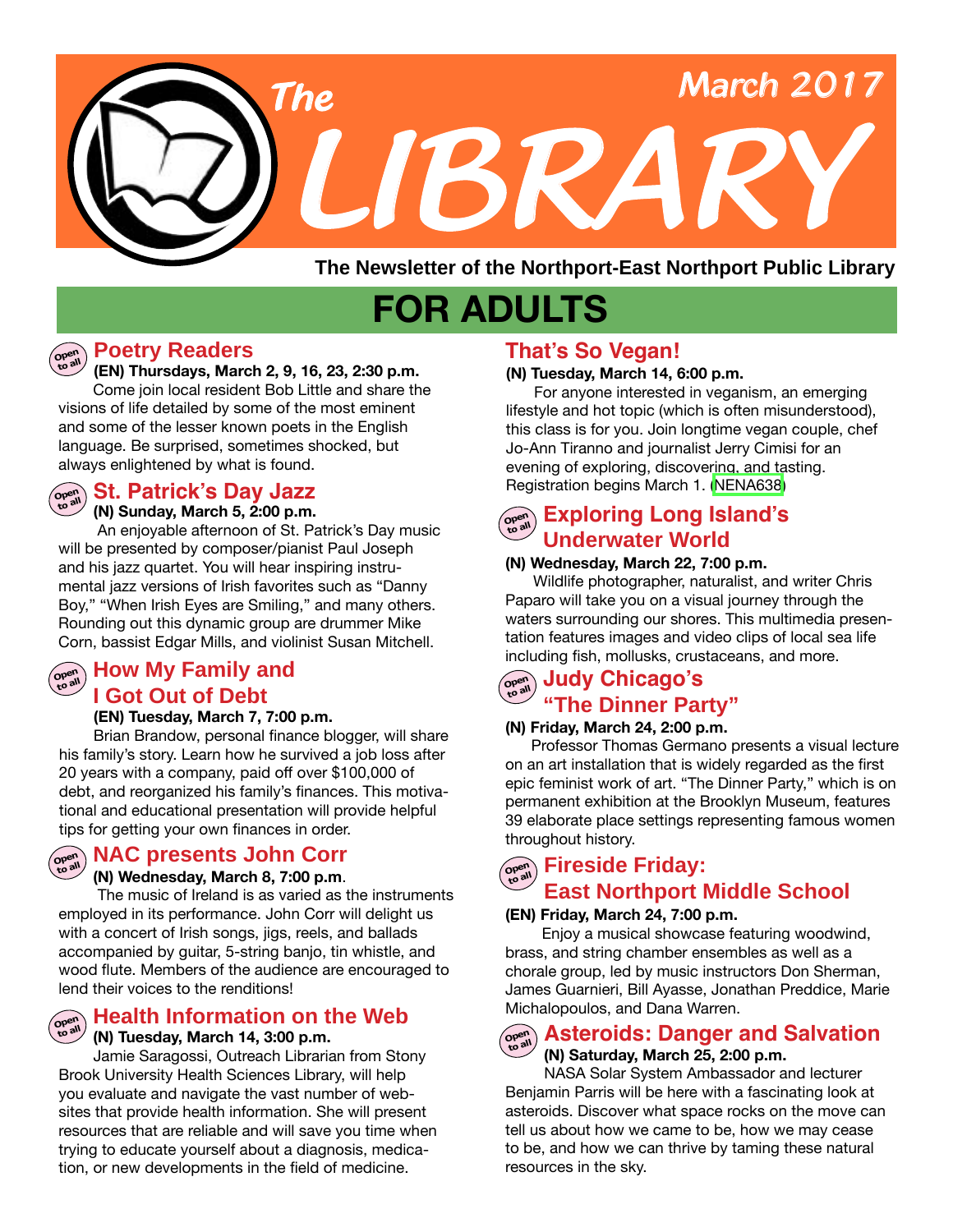**Wednesday, March 1 (N) 9:30-10:30 a.m., and (EN) 11:00 a.m.-12:00 p.m.**



 A nurse from Visiting Nurse Service is available to provide a free blood pressure check.



#### **(N) Thursday, March 30, 2:00 p.m.**

 Dropbox. Apple iCloud. Google Drive. Microsoft OneDrive. Until recently, most programs and files existed solely on your home computer. Cloud computing allows storage and access to files through the Internet. Join us to learn about the Cloud, what it might mean to you, and which companies are offering cloud services.

# **FOR ADULTS FOR ADULTS**

**Corbonic** Politerick

**SALLANT** 

AMERICAN **HEIRESS**  $\mathbf{o}$ 

**JEFFREY** TOORIN

 $\lambda =$ FLIZABET in Ani I **LIVY SART** have.







**(EN) Wednesday, March 8, 10:00 a.m.-12:00 p.m.** ([NENA641](http://alpha1.suffolk.lib.ny.us/record%3Dg1070645~S43))

**(N) Tuesday, March 21, 9:30 a.m.-11:30 a.m.**  ([NENA642](http://alpha1.suffolk.lib.ny.us/record%3Dg1070646~S43))

A volunteer from the Health Insurance Information, Counseling, and Assistance Program (HIICAP) will answer questions about Medicare and supplementary insurance. Registration begins March 1.

Fee: \$20 for AARP members (\$25 for nonmembers) payable to AARP by check or money order only at registration.

 **(N) Monday, March 6, 7:00 p.m.**

 This hands-on class provides an understanding of the latest version of Windows. Learn how to use the desktop to work with files, folders, and applications. Use the new start menu, help, search, and much more. Prerequisite: basic computer knowledge. Registration is underway. [\(NENC131](http://alpha1.suffolk.lib.ny.us/record%3Dg1040832~S43))

# **Defensive Driving**

# $\left(\begin{array}{c}\n\text{open}\\
\text{total}\n\end{array}\right)$  The Longest War: **Battles Between the Sexes**

#### **Open to all Blood Pressure Check**

*Please note: These courses promote safe driving and help participants maintain their driving skills. Check with your insurance company about the specific premium and point reductions available to you.*

# **AARP Smart Driver Course**

**(N) Mondays, March 13 & 20, 6:00-9:00 p.m.** Registration is underway at the Northport Library only. ([NENA633](http://alpha1.suffolk.lib.ny.us/record%3Dg1069969~S43))

#### **Township Theatre Group's Touring Company presents "Here's an Idea!" Open to all**

**(EN) Saturday, March 18, 9:00 a.m.-3:30 p.m.** Fee: \$36

Applications are available at both library buildings beginning March 4.

# **Medicare Counseling**

#### **(N) Sunday, March 26, 2:00 p.m.**

#### **SeniorNet: The Cloud Demystified Open to all**

Light bulbs are symbols of bright ideas because they can illuminate solutions to problems. But light bulbs can suddenly pop, leaving us in the dark. Performed by members of Long Island's oldest community theater company, the characters in this collection of short comic plays are enlightened in unexpected ways.

**(N) Monday, March 27, 10:00 a.m.**

Michael D'Innocenzo, Distinguished Professor Emeritus of History at Hofstra University, offers this third installment in a series of monthly discussions. Key themes examining the changing roles of men and women in history and globally will be explored. All attending are welcome to share their views.

#### $\begin{pmatrix} \text{open} \\ \text{to all} \end{pmatrix}$ **Job Fair**

### **(N) Thursday, March 16, 7:00 p.m.**

This class provides an understanding of the Windows 10 file management structure including drives, folders, and files. Understand the Windows Desktop, create shortcuts, work with backgrounds, the Recycle Bin, and more. Prerequisite: basic computer knowledge. Registration begins March 1. ([NENC210\)](http://alpha1.suffolk.lib.ny.us/record%3Dg1071120~S43)

Take in the sights and sounds of New York City! Meet a Library staff member at the station house at 8:55 a.m. (transfer at Huntington). Your return ticket is good on any Northport-bound train that leaves Penn Station before midnight. **Register in person at either library building beginning March 18**. Tickets are limited. A non-refundable \$12 fee (cash or check payable to The Friends of the Library) is due at the

# time of registration. [\(NENA640\)](http://alpha1.suffolk.lib.ny.us/record%3Dg1070653~S43)

**(N) Tuesday, April 11, 7:00 p.m.** Reading selections are available at the Circulation Desks in both buildings.

**Open to all**

# **iPad & iPhone: Photos & Photography**

#### **(EN) Monday, March 27, 7:00 p.m.**

Learn how to capture and share photos using your iPad and iPhone. Apple-certified trainer John Budacovich will demonstrate how to compose a shot, edit using the Photos app, and share your photos. Learn how to organize and store photos on your device. Bring your device or just come and listen.

### **(N) Wednesday, March 29, 10:00 a.m.-1:00 p.m.**

 Calling all job seekers! More than 20 companies from different industries will be available to discuss job opportunities. Bring your resume and dress for success. Sponsored by the Suffolk County One-Stop Employment Center.

*Jack Reacher: Never Go Back* **Fridays, (N) March 17, and (EN) March 24, 2:00 p.m.** Rated PG-13. 117 minutes.

# **Friday Movies**

*Inferno* **Fridays, (N) March 3, and (EN) March 10, 2:00 p.m.**  Rated PG-13. 121 min.

*Closed captioning will be displayed.*

#### **Introduction to Windows 10 Hands**



### **Truth Be Told**

# **Page Turners**

# **Novel Ideas**

#### **(N) Thursday, March 23, 2:00 p.m.**

 The group will discuss *American Heiress: The Wild Saga of the Kidnapping, Crimes and Trial of Patty Hearst* by Jeffrey Toobin.

#### *Copies of the books are available at the Northport Library Circulation Desk.*

**(N) Thursday, March 2, 7:00 p.m.** Our nonfiction group will discuss *Valiant Ambition: George Washington, Benedict* 

*Arnold, and the Fate of the American Revolution* by Nathaniel Philbrick.

#### **(EN) Fridays, March 3 & 17, 7:00 p.m.**

Meet new friends and practice your English language conversation in a relaxed and friendly environment.

#### **(EN) Thursdays, April 6, 13, 20, 27,**

 **May 4, 11, 18, 25, 7:00 p.m.**

#### **Organize Your Windows 10 Computer Hands On**

This spring, continue to develop your English reading, writing, speaking, and listening skills. Registration begins March 13. [\(NENR114](http://alpha1.suffolk.lib.ny.us/record%3Dg1070941~S43))

**(EN) Friday, March 31, 7:00 p.m.**

This informal reading group is designed for intermediate English language learners. Pick up this month's reading selection at the East Northport Circulation Desk.

**(N) Monday, March 27, 7:00 p.m.** The group will discuss *My Name Is Lucy Barton* by Elizabeth Strout.

# **Memoir Writing Class**

# **(EN) Mondays, April 3, 10, 17, 24, May 1, 8, 2:00 p.m.**

 JoAnn Proscia, MFA in Creative Writing and Literature from Stony Brook Southampton, will guide the group as you read and discuss written memories about your lives as well as enjoy excerpts from wellknown memoirs. All levels of writers are welcome. Registration begins March 15. [\(NENA639](http://alpha1.suffolk.lib.ny.us/record%3Dg1070615~S43))

**(N) Saturday, April 8, 9:18 a.m. Departure from Northport Station, Round Trip \$12 per person**



# **Open to all Let's Talk: English Conversation**

# **Open to all Quick Reads**

# **On-Your-Own Train Trip to**

# **New York City**

# **Short Story Central**

 Learn the basics of the world's most popular spreadsheet program including creating, editing, and formatting worksheets, formulas, and much more. Prerequisite: basic computer knowledge. Registration begins March 22. [\(NENC083\)](http://alpha1.suffolk.lib.ny.us/record%3Dg1017266~S43)

**(N) Wednesday, April 5, 7:00 p.m. Hands On**

# **Introduction to Microsoft Excel**

**(N) Saturday, April 8, 9:00 a.m.-3:30 p.m.** Fee: \$36

Applications are available at both library buildings beginning March 25.

# **ESL for Adults**



**On**

#### **Cinema at the Library Open to all**

 **(N) Wednesday, March 15, 6:30 p.m.** Join Cinema Arts Centre co-director Dylan Skolnick to discuss *Manchester by the Sea*. This Academy Award nominated film is about an uncle who is asked to take care of his teenage nephew after the boy's father dies. Rated R. 137 min.



 **April 5, 12, 19, 26, 7:00-8:00 p.m.**

#### **(N) Wednesdays, March 1, 8, 15, 22, Next Chapter Book Club**

 The Next Chapter Book Club provides a rewarding learning program for adults (18 years and older) with developmental disabilities meeting in a relaxed, community setting while forming friendships through reading and talking about books. Members will be supported by a trained literacy specialist from Literacy Nassau. Registration is underway. ([NENR113\)](http://alpha1.suffolk.lib.ny.us/record%3Dg1070212~S43)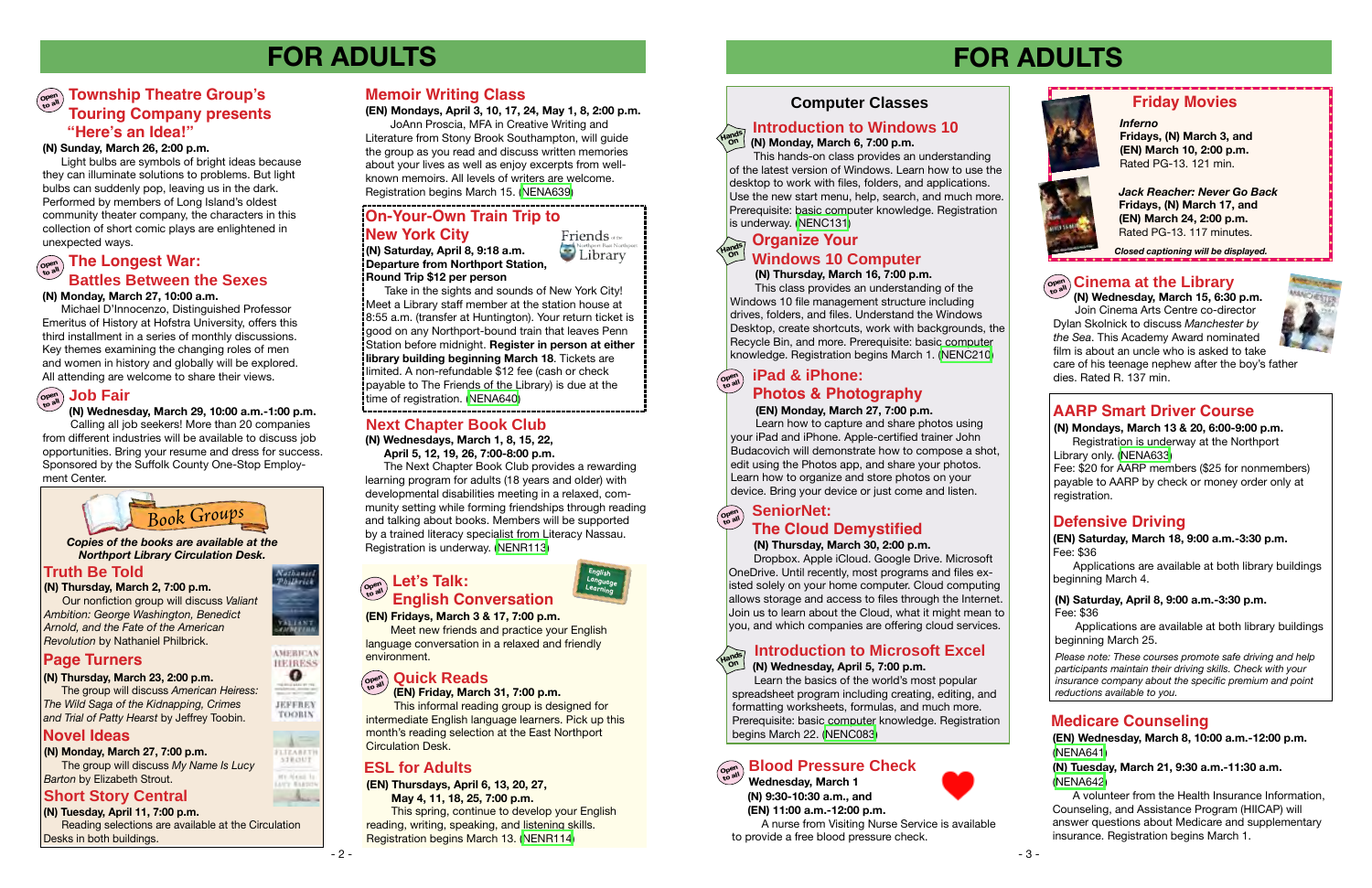# **Connecting People and Ideas**

Elizabeth McGrail, Chairperson Jacqueline Elsas Andrea Gladding Margaret Hartough Georganne White

 $-4$  -



**English**  ages and interests explore the skills and knowledge needed to flourish in a rapidly changing world. The majority of those surveyed by the Pew Research Center's September 9, 2016 Report stated that libraries have the resources they **Learning** need and the guidance to help them decide what information is trustworthy. Eighty percent of those surveyed re-Most Americans view public libraries as an important part of their community. The library is where people of all ported that public libraries should offer programs to teach people digital skills and help patrons learn how to use new creative technologies.

In 2015-16, the Northport-East Northport Public Library answered 199,468 reference questions and 24,285 patrons attended library-sponsored programs. The Northport-East Northport Public Library is clearly the place to be whether you are learning about local matters, social issues, cultural affairs or leisure activities, working with friends or colleagues, or developing and expanding your education. The Northport-East Northport Public Library remains true to its core mission to inform, educate and culturally enrich residents of all ages.

This budget proposal reflects the Library Board's long-standing commitment to provide exceptional Library service to the community. Administration has carefully and thoroughly evaluated each component of the operating budget to effectively allocate resources in support of the Library's mission. This budget proposal ensures the continuation of our standard of excellence while complying with the property tax levy limit set by New York State.

# **DVD** LIBRA **Telecommunications**

The Library's annual vote will be for two purposes: to vote on the Library budget for 2017/2018 and to elect one trustee whose term will commence on July 1, 2017 as a result of the expiration of the term of office presently held by Andrea Gladding.

*Important Voting Facts:*

**Public Information Meeting —**  Tuesday, March 21, 7:30 p.m. Northport Library Museum Cove

If you have not voted within four years in a general, school, or library election, registration is required. You need to register prior to March 24 in person or by mail with the Suffolk County Board of Elections in Yaphank. Applications are available in both library buildings. Registration for only library and school district elections may be made in person prior to March 24 at the office of the School District Clerk, 158 Laurel Avenue, Northport, Monday through Friday from 8:00 a.m. to 4:00 p.m. any day that school is in session.

**Absentee Ballot Applications are available in both library buildings.**



# **Annual Library Vote**

# **Tuesday, April 4, 2017 9:00 a.m.-9:00 p.m.**

**Who Can Vote —** Anyone who is

- 1. at least 18 years of age;
- 2. a citizen of the United States;
- 3. a resident of the Northport-East Northport School District for at least 30 days;
- 4. registered to vote.

**Library Activities 2016**

# **Proposed Library Operating Budget 2017/2018**

|                                                               | <b>APPROVED</b><br><b>BUDGET</b><br>2016/2017 | <b>PROPOSED</b><br><b>BUDGET</b><br>2017/2018 |
|---------------------------------------------------------------|-----------------------------------------------|-----------------------------------------------|
| <b>LIBRARY MATERIALS &amp; PROGRAMS</b>                       |                                               |                                               |
| <b>Books, Periodicals &amp; Electronic Resources</b>          | 376,100                                       | 398,400                                       |
| DVDs, CDs, Audio Books                                        | 114,300                                       | 113,200                                       |
| Adult, Young Adult & Children's Programming                   | 115,300                                       | 118,200                                       |
|                                                               |                                               |                                               |
| <b>LIBRARY OPERATIONS</b>                                     |                                               |                                               |
| <b>Computer Hardware &amp; Software</b>                       | 131,700                                       | 145,600                                       |
| <b>Online Public Access Catalog &amp; Circulation Control</b> | 58,200                                        | 54,800                                        |
| <b>Telecommunications</b>                                     | 40,000                                        | 40,000                                        |
| <b>Equipment</b>                                              | 111,500                                       | 84,400                                        |
| <b>Office &amp; Library Supplies</b>                          | 41,700                                        | 47,200                                        |
| Café Supplies, NYS Sales Tax                                  | 74,800                                        | 75,700                                        |
| <b>Printing &amp; Postage</b>                                 | 64,200                                        | 64,100                                        |
| <b>Professional Development &amp; Training</b>                | 21,000                                        | 23,000                                        |
| <b>Professional Fees</b>                                      | 61,800                                        | 68,500                                        |
| <b>SCLS Plan of Service Participation</b>                     | 72,800                                        | 74,000                                        |
|                                                               |                                               |                                               |
| <b>LIBRARY BUILDINGS &amp; MAINTENANCE</b>                    |                                               |                                               |
| <b>Fuels &amp; Utilities</b>                                  | 157,400                                       | 122,700                                       |
| <b>Facilities Repairs &amp; Improvements</b>                  | 98,500                                        | 65,800                                        |
| <b>Maintenance Supplies</b>                                   | 24,600                                        | 22,400                                        |
| <b>Building &amp; Equipment Service Contracts</b>             | 203,200                                       | 210,600                                       |
| <b>Insurance</b>                                              | 150,200                                       | 163,400                                       |
| <b>EMPLOYEE SALARIES</b>                                      |                                               |                                               |
| <b>Sunday &amp; Holiday</b>                                   | 188,400                                       | 181,400                                       |
| Professional                                                  | 2,627,800                                     | 2,639,000                                     |
| Clerical/Technical, Café & Library Pages                      | 2,142,600                                     | 2,114,900                                     |
| <b>Custodial &amp; Security</b>                               | 492,700                                       | 507,800                                       |
|                                                               |                                               |                                               |
| <b>MANDATED &amp; EMPLOYEE BENEFITS</b>                       |                                               |                                               |
| <b>Social Security</b>                                        | 412,700                                       | 412,700                                       |
| <b>Retirement, Deferred Compensation</b>                      | 883,800                                       | 857,200                                       |
| Health Insurance, Disability & Group Life                     | 952,900                                       | 1,055,700                                     |
|                                                               |                                               |                                               |
| <b>CAPITAL &amp; TECHNOLOGICAL IMPROVEMENTS</b>               | 175,000                                       | 275,000                                       |
| TOTAL EXPENDITURES                                            | 9,793,200                                     | 9,935,700                                     |
| <b>ANTICIPATED REVENUE</b>                                    |                                               |                                               |
| <b>Fines &amp; Fees</b>                                       | 62,700                                        | 49,100                                        |
| <b>Interest, Library System Grant</b>                         | 12,000                                        | 15,000                                        |
| Café                                                          | 90,000                                        | 80,000                                        |
| <b>Unrestricted Fund Appropriation</b>                        | 0                                             | $\overline{0}$                                |
|                                                               |                                               |                                               |
| <b>TOTAL REVENUE</b>                                          | 164,700                                       | 144,100                                       |
|                                                               |                                               |                                               |
| TOTAL TO BE RAISED BY TAXATION                                | 9,628,500                                     | 9,791,600*                                    |
|                                                               |                                               |                                               |

 **\*This amount is less than the property tax levy limit set by New York State for our Library.**

**24,675** people in the community have Library cards

**458,928** visits were made to the Library

**5,814** visits were made to the Library Courtyard

The Library has **119,344** books for adults  **97,779** books for children

 **54,448** DVDs, compact discs, audiobooks, Playaways; and more than **689** newspaper and magazine subscriptions

Our programs entertained, educated, and enriched **11,478** adults  **2,118** teens **10,689** children

**199,468** reference questions were answered:  **98,586** asked by children **100,882** asked by adults

**417,484** items were checked out by patrons

**66,182** items were interlibrary loaned for patrons

**46,272** items were downloaded by patrons

**168,029** patrons used the Library's Internet access

**25,367** patrons used the Library's computer software

**81,139** items were purchased from the Library Café

**343,301** visits were made to the Library website.

#### **Library Board of Trustees**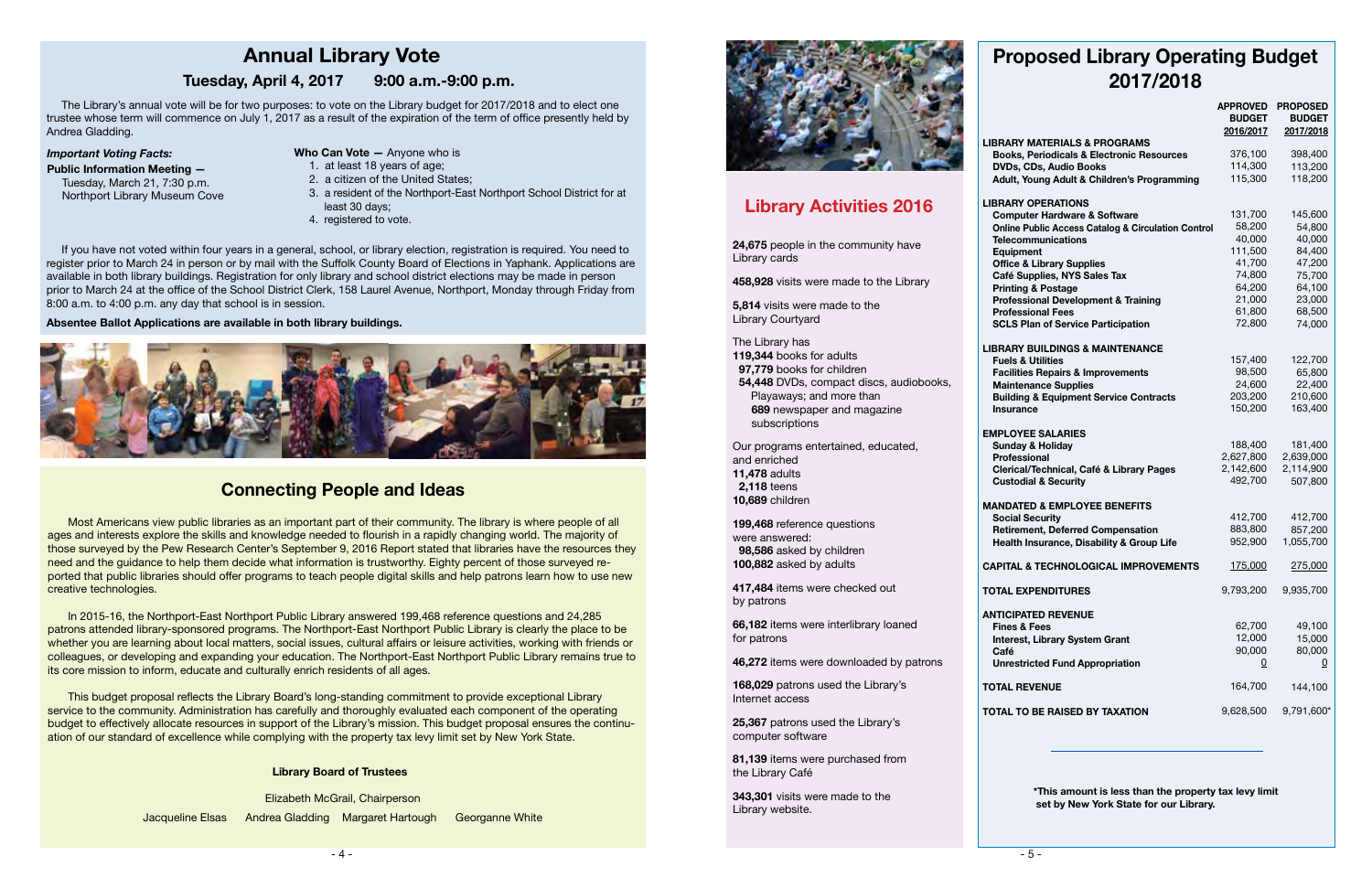# **FOR CHILDREN**

**(N) Fridays, March 3, 10, 17, 24, 31, 10:00 a.m. (EN) Fridays, March 3, 10, 17, 24, 31, 10:00 a.m.**  *Children birth-5 years with adult*

 Stop by for this drop-in storytime. We'll read stories, sing songs, share rhymes and fingerplays, and have fun in this interactive program for families. (30 min.)

# **drop in Books a Poppin'**

#### **(N) Saturday, March 25, 11:00 a.m.**  *Children 4-7 years*

Kids will enjoy playing active games while learning soccer skills. All levels of athletic ability are welcome. (60 min.) Registration begins March 2. ([NENJ177](http://alpha1.suffolk.lib.ny.us/record%3Dg1068629~S43))

# **Soccer Saturday**

# **Paws to Read**

**(N) Friday, March 24, 6:30, 6:45, 7:00, or 7:15 p.m.**  *Children in grades 1-5*

 Children will practice reading aloud to a certified therapy dog. Select a book from the Library's collection or bring a book from home. Choose one 15-minute session. Registration begins March 2. [\(NENJ176\)](http://alpha1.suffolk.lib.ny.us/record%3Dg1070116~S43)

*Stop by the Library and pick up the March bookmark by Willow DeBlasi. A reading list compiled by Children's Librarians is on the back.*







*Open to students in grades 8-12* **(N) Friday, March 10, 7:30-8:45 p.m.**

 Do you love to write? Join fellow writers to discuss your ideas and get feedback on your work. New members are welcome. ([NENY965\)](http://alpha1.suffolk.lib.ny.us/record%3Dg1070307~S43)

**Registration for Teen Programs and Volunteer Opportunities begins March 1.**

# **FOR TEENS**

**(EN) Saturday, March 11, 9:45-11:00 a.m.** Earn volunteer hours while you assist at this music and movement children's program. [\(NENY969\)](http://alpha1.suffolk.lib.ny.us/record%3Dg1070325~S43)

#### **(N) Tuesday, March 28, 6:45-8:15 p.m.**

 Assist Librarians at a reception for our Design a Bookmark Contest participants. [\(NENY972\)](http://alpha1.suffolk.lib.ny.us/record%3Dg1070328~S43)

#### **(N) Saturday, March 18, 2:00-3:30 p.m.**

 Join your friends in this Super Smash Brothers Wii U Competition. Prizes will be awarded to the top three players. ([NENY967\)](http://alpha1.suffolk.lib.ny.us/record%3Dg1070310~S43)

# **Parachute Play Volunteers**

**(EN) Tuesday, March 14, 7:00-8:00 p.m.** 

Join us as a local Relay for Life representative talks about the upcoming June event at Northport High School. [\(NENY970\)](http://alpha1.suffolk.lib.ny.us/record%3Dg1070326~S43)

#### **Teen Writers Workshop**

# **Super Smash Saturday**

#### **Socrates Café**

#### **(N) Wednesday, March 22, 7:00-8:00 p.m.**

 Our philosophy club is a great opportunity for teens to delve into life's Big Questions in an enthusiastic atmosphere of free thinking, energetic exchange, and unique perspectives. Food for thought (refreshments) will be served. Newcomers are always welcome! [\(NENY968\)](http://alpha1.suffolk.lib.ny.us/record%3Dg1070312~S43)

answer your questions while your simular pluy with age-appropriate toys. This program also includes an open-ended art activity and a circle time with stories  *Children 1-3 years with adult; siblings welcome* Child development experts will be on hand to answer your questions while your children play with and songs. (60 min.) ([NENJ164](http://alpha1.suffolk.lib.ny.us/record%3Dg1070112~S43))

**Teen Volunteer Opportunities** *Open to students in grades 7-12* You may choose one volunteer opportunity in addition to Teen Advisory Board.

# **Teen Advisory Board: Relay for Life**

# **Design a Bookmark Volunteers**

# **T-Shirt Tote Workshop**

#### **(EN) Monday, March 6, 7:00-8:00 p.m.**

 Bring one or two large colorful t-shirts to cut and make into a tote bag using no-sew techniques. ([NENY964](http://alpha1.suffolk.lib.ny.us/record%3Dg1070306~S43))

#### **(N) Thursday, March 30, 6:45-8:00 p.m.**

 Earn volunteer credit while you help children learn how to play chess. A basic knowledge of the game is required. [\(NENY973](http://alpha1.suffolk.lib.ny.us/record%3Dg1070329~S43))

# **Chess Club Volunteers**

# **Crafty Teens**

**(N) Saturday, March 18, 10:45 a.m.-12:15 p.m.** 

 Assist children with a craft while you earn volunteer credit. ([NENY971\)](http://alpha1.suffolk.lib.ny.us/record%3Dg1070327~S43)

Enjoy crafts galore in a room full of various art projects to create and take. A small group experience will be available. (60 min.)

### **Fandom Friday: Character Collectibles**

#### **(N) Friday, March 17, 7:00-8:30 p.m.**

Learn all about our neighbors to the north through games, stories, music, and art! (60 min.) Registration begins March 2. [\(NENJ175\)](http://alpha1.suffolk.lib.ny.us/record%3Dg1070497~S43)

 Come join your fellow fandom friends as we celebrate collectibles. Bring in your favorite character collectibles for show and tell and trade! ([NENY966](http://alpha1.suffolk.lib.ny.us/record%3Dg1070309~S43))

#### **(N) Thursdays, April 6, 20, 27, & May 4, 6:15-8:45 p.m.**   *Students in grades 10-12*

# **drop besign a Bookmark Contest Reception**

**Registration begins Wednesday, March 15.** Students in grades 10-12 can prepare for the SAT exams with teachers Barbara White and Jay Berger. A non-refundable check for \$114 payable to the Northport-East Northport Public Library must be paid within 3 days of registration. **Your class placement is not complete until payment is received.** ([NENY974](http://alpha1.suffolk.lib.ny.us/record%3Dg1070610~S43))

# **SAT Preparation Workshop**

# **FOR CHILDREN**

#### **(EN) Saturday, March 11, 10:00 a.m.**

 *Children 4-5 years; independent* Have fun singing songs and making the parachute wave and soar. (40 min.) Registration begins March 2. ([NENJ170](http://alpha1.suffolk.lib.ny.us/record%3Dg1070443~S43))

**Turtle Dance Music** this program focusing on nursery rhymes. (30 min.)  *Children birth-23 months with adult; no siblings* **Enjoy rhymes and songs with your young child in** [\(NENJ184\)](http://alpha1.suffolk.lib.ny.us/record%3Dg1070769~S43)

### **Parachute Play**

**Registration for the following Road to Reading Series Programs begins March 2. (***One series program per child please***)**

**Turn the page for more Children's Programs**

#### **(EN) Mondays, March 20, 27, April 3,**

 **10:00 a.m.** ([NENJ165](http://alpha1.suffolk.lib.ny.us/record%3Dg1070096~S43)) **or 11:00 a.m.** [\(NENJ166](http://alpha1.suffolk.lib.ny.us/record%3Dg1070098~S43))  *Children 1-3 years with adult; siblings welcome*

 Sing songs and chant rhymes while using scarves, bells, balls, and hoops that engage children with music and physical activity to reinforce early literacy skills and foster a love of language. (30 min.)

# **Sing and Play**

## **1, 2, 3, Learn with Me**

#### **(EN) Wednesdays, March 15, 22, 29, April 5, 10:00 a.m.**

**(N) Thursdays, March 23, 30, April 6, 10:00 a.m.**

*Children 18-35 months with adult; siblings welcome* 

Enjoy creative movement dance activities, free play, and a story using props, nursery rhymes, and your own imagination in this fun and exciting class. (45 min.) [\(NENJ167\)](http://alpha1.suffolk.lib.ny.us/record%3Dg1070188~S43)

# **Dance with Me**

#### **(N) Sunday, March 12, 2:00 p.m.**

 *Children in grades K-5; adults and siblings welcome* Families will enjoy this shared theater experience that features music, comedy, and bubbles! (60 min.) Registration is underway. ([NENJ162](http://alpha1.suffolk.lib.ny.us/record%3Dg1068628~S43))

# **Turtle Dance Music**

#### **(EN) Tuesday, March 14, 7:00 p.m.**

 *Children birth-5 years with adult; siblings welcome* In this interactive storytime for families, we'll share stories and songs about colors, along with fun movement activities. (30 min.)

# **drop PJ Storytime: Crazy Colors! in**

# **(N) Thursday, March 16, 4:00 p.m.**

 *Children 3-5 years with adult; siblings welcome* Have fun learning French words while singing songs, chanting rhymes, and listening to bilingual stories. (40 min.) Registration begins March 2. [\(NENJ172\)](http://alpha1.suffolk.lib.ny.us/record%3Dg1069719~S43)

# **First Time French**

### **(N) Saturday, March 18, 11:00 a.m.**

 *Children 4 years and up; adults and siblings welcome*

#### **drop March Craft Madness in**

**(N) Tuesday, March 21, 4:00 p.m.**  *Children in grades K-3*

# **Go Global: Canada**

### **(N) Tuesday, March 28, 7:00 p.m.**

 *Contest entrants with adult; siblings welcome* Every child who entered our annual Bookmark Contest this year is invited with their family for an evening of refreshments and photo ops. All bookmark entries will be on display as we celebrate the creativity of our designers. An art instructor will be leading the children in a drawing activity. (60 min.)

# **Mother Goose Rhyme Time**

#### **(N) Mondays, March 13, 20, 27, 10:00 a.m.**

### **The Bookmark Spot**